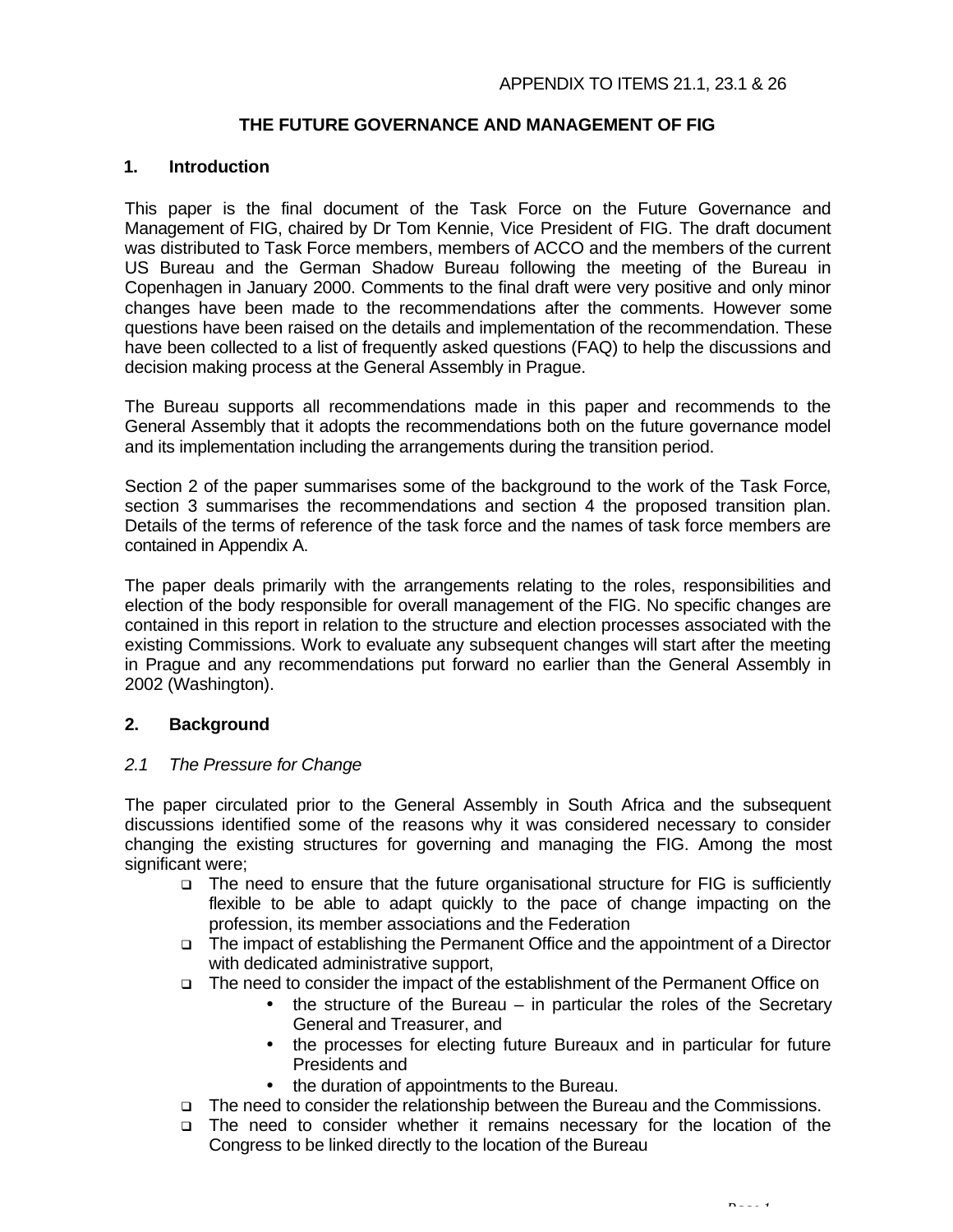- q The need to consider the relationship between the elected Management Board (the Bureau) and the Governing Body (the General Assembly)
- q Any other changes which might be necessary, in the light of the issues above, to the structure of the Commissions

# *2.2 Timetable*

In order for the structure of FIG to evolve in an orderly fashion it was also recognised in South Africa that it will be necessary to make some significant decisions in the near future, although the impact of some of these decisions might not take effect for some considerable time. The proposed timetable for action is as follows

- 1999 Sun City Discuss principles *(completed)*
- 2000 Prague Consider recommendations and take decisions on all key issues. Agree arrangements during the period of transition from the existing structure to the new structure.
- 2001 Seoul –Changes to the Statutes and the Internal Rules (inc. agreement on all matters relating to voting during elections).
- 2002 Washington, D.C. Changes to the Commission Structure, if needed.
- 2003 Eilat 1.1.2003 The German Bureau term of office begins.
- 2004 Athens. Transitional Period. Decision on location of Congress for 2010
- 2005 Transitional Period
- 2006 Transitional Period
- 2007 New Structure fully operational 1.1.2007.

### **3. Recommendations**

The following paragraphs summarise the key recommendations. The Task Force recommended to the Bureau that the recommendations made should be considered holistically as a 'package'. It is felt that disaggregating the recommendations could lead to an imbalance in the process of governing and managing the Federation.

### *3.1 Recommendation 1 - Terminology*

### **To distinguish the nature and role of the new management group it is recommended that the term Bureau should be replaced by the term** *Council.*

### *3.2 Recommendation 2 - Changes in the Roles and Terms of Reference of Council Members*

One issue which the creation of the permanent office, and the appointment of a Director has identified, is a need for changes in the roles of Bureau members (both current and future). The role of Secretary General is now much less operational oriented, and it is considered is now similar to that of a Vice President. A related role which has seen change since the appointment of the Director is that of Treasurer.

**It is therefore recommended that the Statutes and the Internal Rules be modified to change the roles of Secretary General and Treasurer to that of Vice Presidents. This decision is proposed to be made in Prague and come into force 1.1.2001.**

### *3.3 Members of the Council*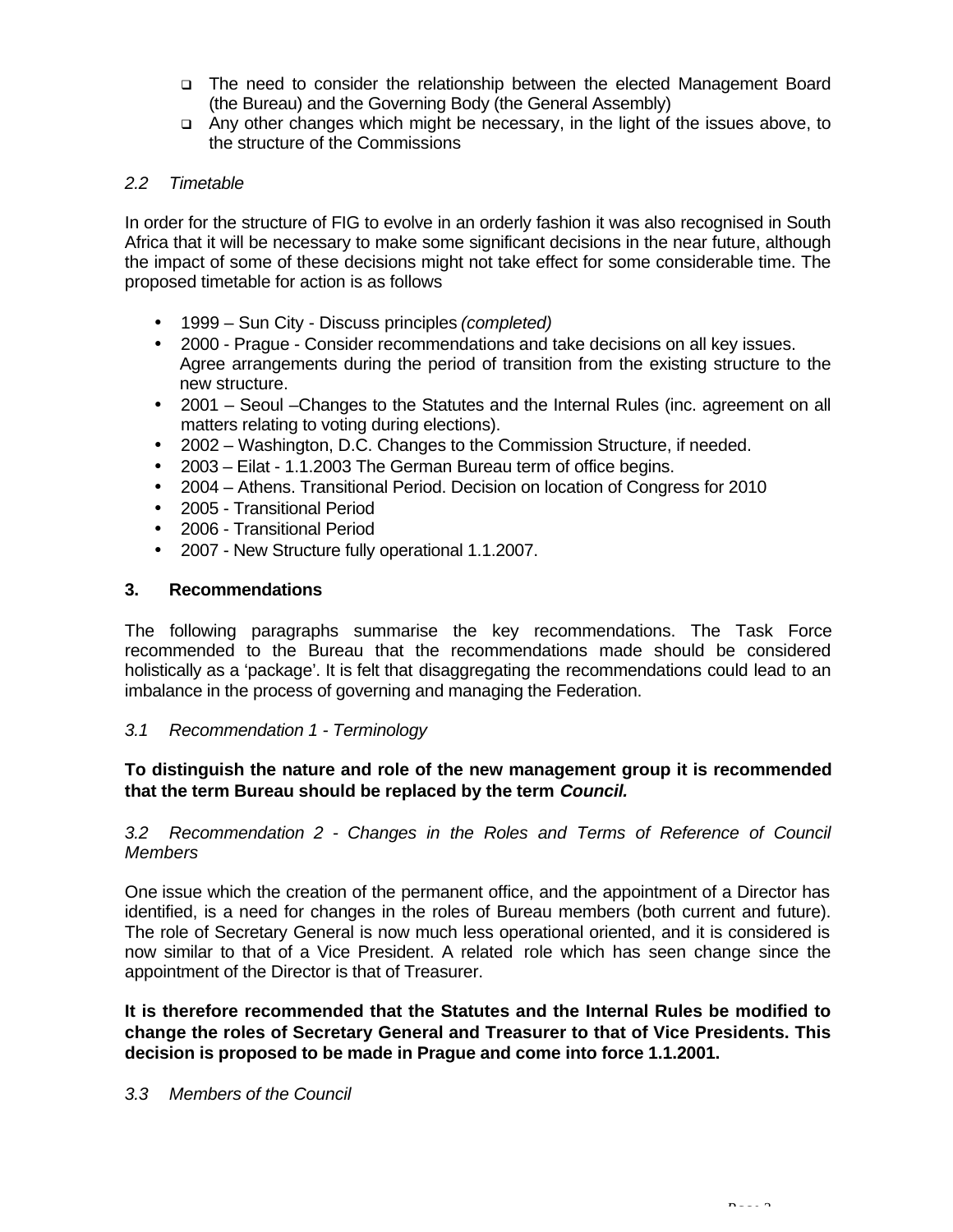**It is recommended that the Council shall include the following 5 roles elected by the General Assembly**

### q **President**

- q **4 elected Vice Presidents** with responsibility for among other matters
	- ♦ strategic planning
	- $\bullet$  financial affairs (inc. links with sponsors and fundraising)
	- ♦ member affairs
	- ♦ strategic alliances with other international and regional bodies
	- ♦ appointment of task forces
	- $\bullet$  links with commissions
	- ♦ oversight of permanent institutions and task forces
	- $\bullet$  etc.

**It is also recommended that the Vice Presidents in addition to specific strategic responsibilities have oversight of links with member associations in specific regional areas.** Further work will be required to identify the geographic regions which will be most appropriate.

### *3.3.1 General Terms of Appointment*

**All of the elected posts will normally be for a period of 4 years.**

**No individual may sit for more than two consecutive periods on the Council.**

**To ensure continuity phased elections will take place with typically 2 Council members being elected every second year** (at the General Assembly in the year of the Congress and at the GA two years after the Congress). Further details of the timing for the elections, particularly during the transition period is provided in section 4.

Detailed procedures for voting will be proposed and decided at the General Assembly in Seoul in 2001.

### *3.3.2 Election of Specific Members of the Council*

### *3.3.2.1 President*

**Election of the President will take place at the General Assembly in the year of the Congress.**

**Elections for the position of President shall be open to any person who is nominated by the member association to which they are attached.**

**Member associations wishing to nominate a Presidential candidate shall do it in advance of the General Assembly so that the nominations are included in the agenda papers.**

#### *3.3.3.2 Vice Presidents*

**Vice Presidents will be elected on a phased basis with 2 elections every two years.**

**Elections for the 4 posts of Vice President shall be open to any person who is nominated by the member association to which they are attached.**

*Page 3*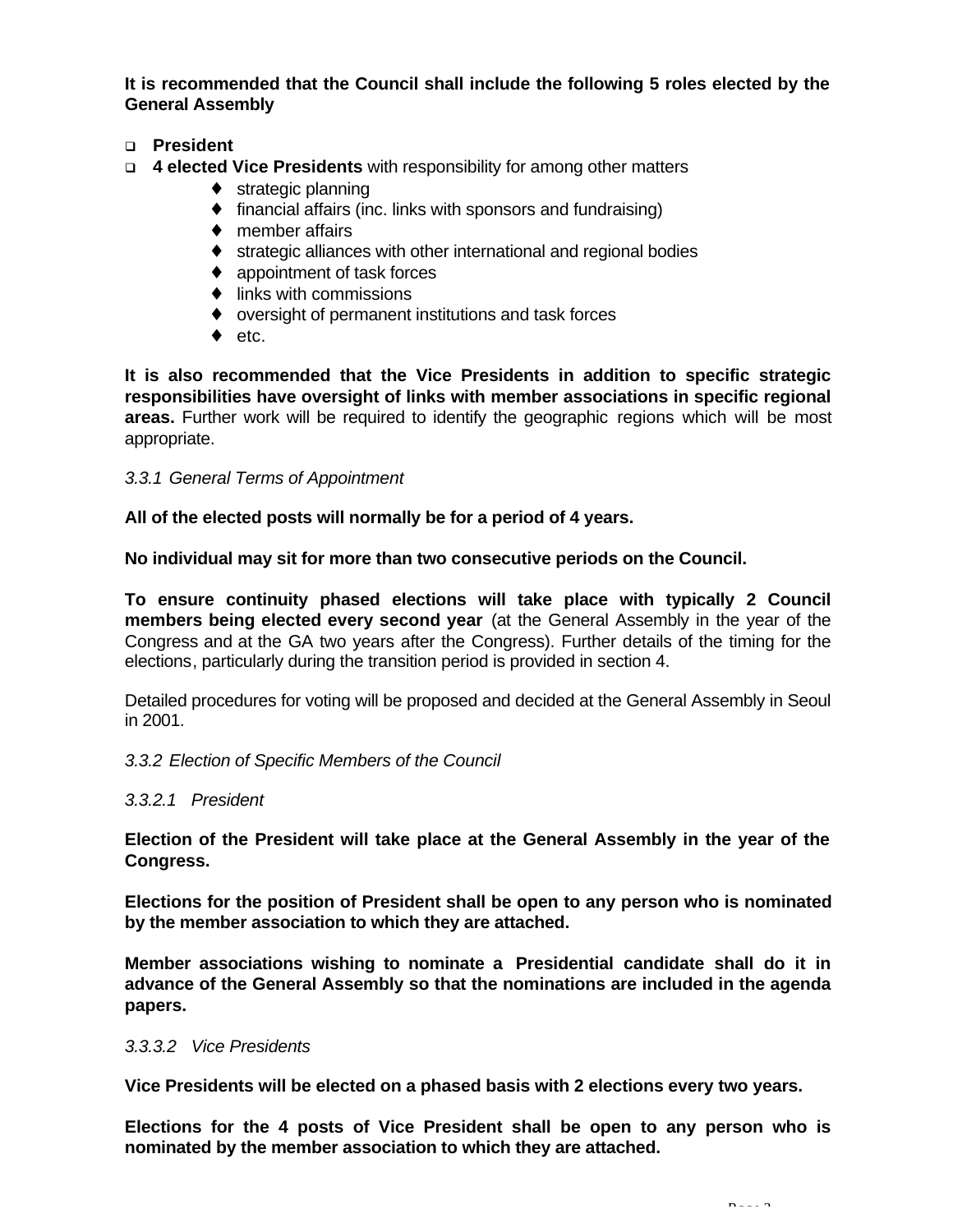**Member associations wishing to nominate a Vice Presidential candidate shall do it in advance of the General Assembly so that the nominations are included in the agenda papers.**

# **Elections shall take place at the General Assemblies.**

# *3.3.3.3 Ex officio (non-voting) Members of the Council*

### **In addition it is recommended that three ex officio (non voting) appointments be made to the Council**

- q **Council Member** nominated by ACCO with primary responsibility for representing the Advisory Committee of Commission Officers ACCO. This Council Member will be nominated by ACCO and the period of office would be 2 years (no individual may sit more than two consecutive periods on the Council), and the
- **Congress Director** with primary responsibility for liaison between the country hosting the Congress and the Council. The period of office of the Congress Director shall be 4 years, beginning immediately after the previous Congress. The appointment of the Congress Director should confirmed by the General Assembly.
- q **The FIG Director** who will attend all Council meetings.

#### *3.4 Hosting of Congress*

**It is recommended that the location of the Congress be open to bids from any Member Association who wishes to make such a bid.**

#### *3.5 Timing of General Assembly*

**It is recommended that the General Assembly should continue to meet on an annual basis as at present**.

#### *3.6 Commission Structure*

**Its is recommended that the work of the Task Force continue to evaluate the need for any longer term changes to the Commission structure in more detail so that the decisions can be made at the General Assembly in Washington, 2002. In the interim period the existing structure will continue, including those relating to the Ad Hoc Commission on Construction Economics and Management.**

#### **4. Transitional Arrangements**

The process of moving towards the new structure outlined in this paper will require some modifications to take place to the timing of a number of activities associated with the Management of the Federation. In particular, it has implications for

- q The period of office of the US Bureau
- q The timing of handover meetings
- q The period of the German Bureau

**To align many of the administrative workings of the Federation it is further recommended that all financial matters and appointments follow calendar years.**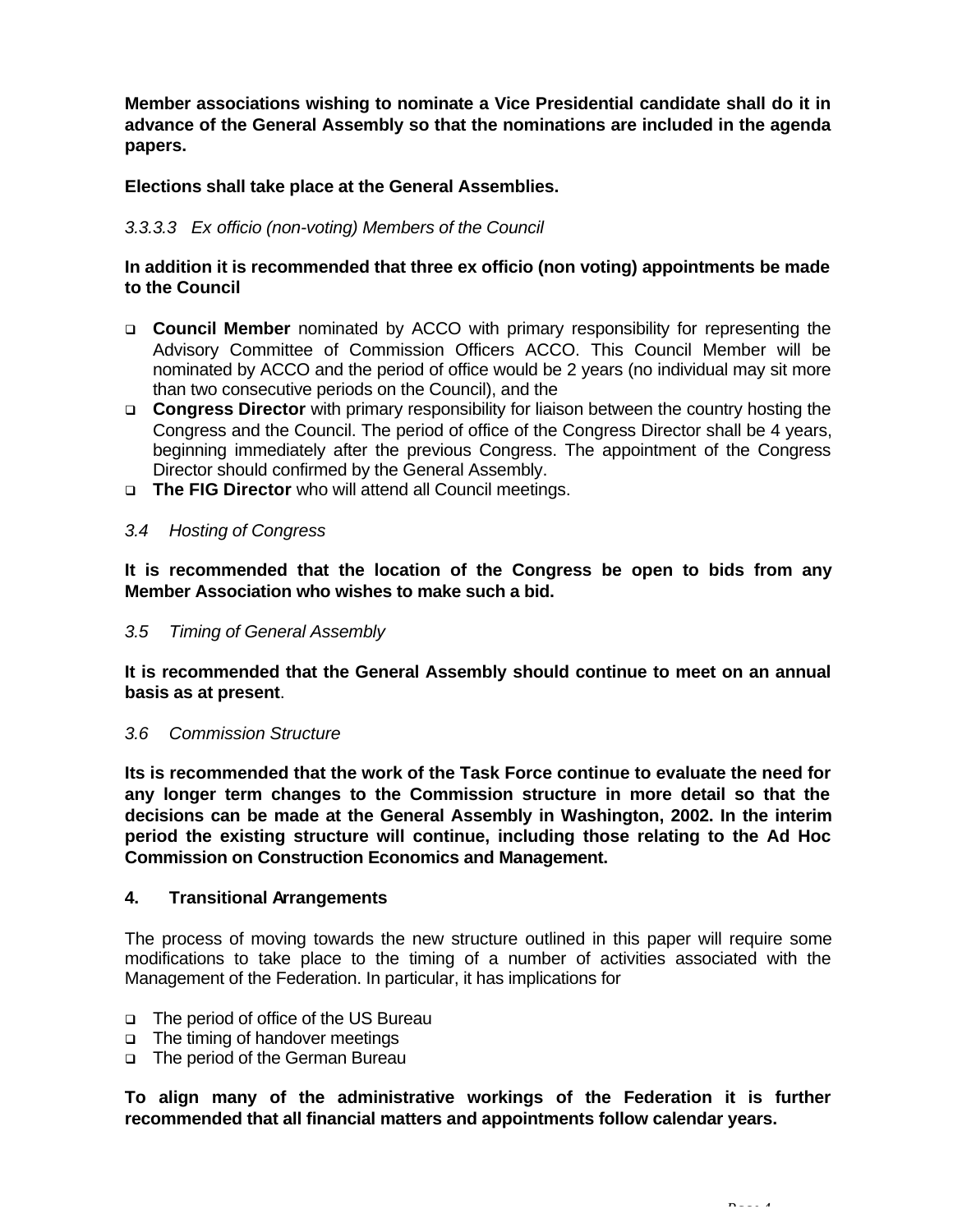The following table summarises the key dates and the timing of elections which will ensure a fully implemented new structure is complete by 2007.

| <b>General Assembly</b>                  | <b>Election Members</b>                                                                       | <b>Ex Officio Members</b>                                                                                                                  | <b>Comments</b>                                                                                                                                                                         |
|------------------------------------------|-----------------------------------------------------------------------------------------------|--------------------------------------------------------------------------------------------------------------------------------------------|-----------------------------------------------------------------------------------------------------------------------------------------------------------------------------------------|
| 2000<br>Prague<br>22-26 May              | None                                                                                          |                                                                                                                                            | Governance structure<br>to be adopted.<br>Final changes to the<br>Statutes agreed<br>regarding changes to<br>role of Secretary<br>General, Treasurer.                                   |
| 2001<br>Seoul<br>6-11 May                |                                                                                               | <b>Council Member</b><br>nominated by ACCO;<br>one-year term of office<br>as ex officio member to<br>the current Bureau<br>begins 1.1.2002 |                                                                                                                                                                                         |
| 2002<br>Washington, D.C.<br>21-26 April  | Election of Vice<br>President term of office<br>begins 1.1.2003                               | Council<br>Member<br>nominated by ACCO;<br>term of office begins<br>1.1.2003                                                               | Symbolic handover<br>ceremony from US to<br>German Council in<br>Frankfurt in Autumn<br>2002                                                                                            |
| 2003<br><b>Eilat</b><br>19-23 May        |                                                                                               |                                                                                                                                            | German Council term of<br>office formally begins<br>1.1.2003.                                                                                                                           |
| 2004<br><b>Athens</b><br><b>August</b>   | 2 Vice Presidents to be<br>elected to begin their<br>term of office 1.1.2005                  | Council<br>Member<br>nominated by ACCO                                                                                                     | These 2 Vice<br>Presidents work in<br>parallel with equivalent<br>members of the<br>German Council<br>1.1.2005-31.12.2006<br>Bids for and agreement<br>on location for<br>Congress 2010 |
| 2005                                     |                                                                                               |                                                                                                                                            |                                                                                                                                                                                         |
| 2006<br><b>Munich</b><br>16-22 September | President and<br>2 Vice Presidents to be<br>elected to begin their<br>term of office 1.1.2007 | <b>Council Member</b><br>nominated by ACCO<br><b>New Congress Director</b><br>appointed to Council<br>with effect from<br>1.1.2007         | <b>Munich Congress</b>                                                                                                                                                                  |
| 2007                                     |                                                                                               |                                                                                                                                            | 1.1. New structure fully<br>operational                                                                                                                                                 |